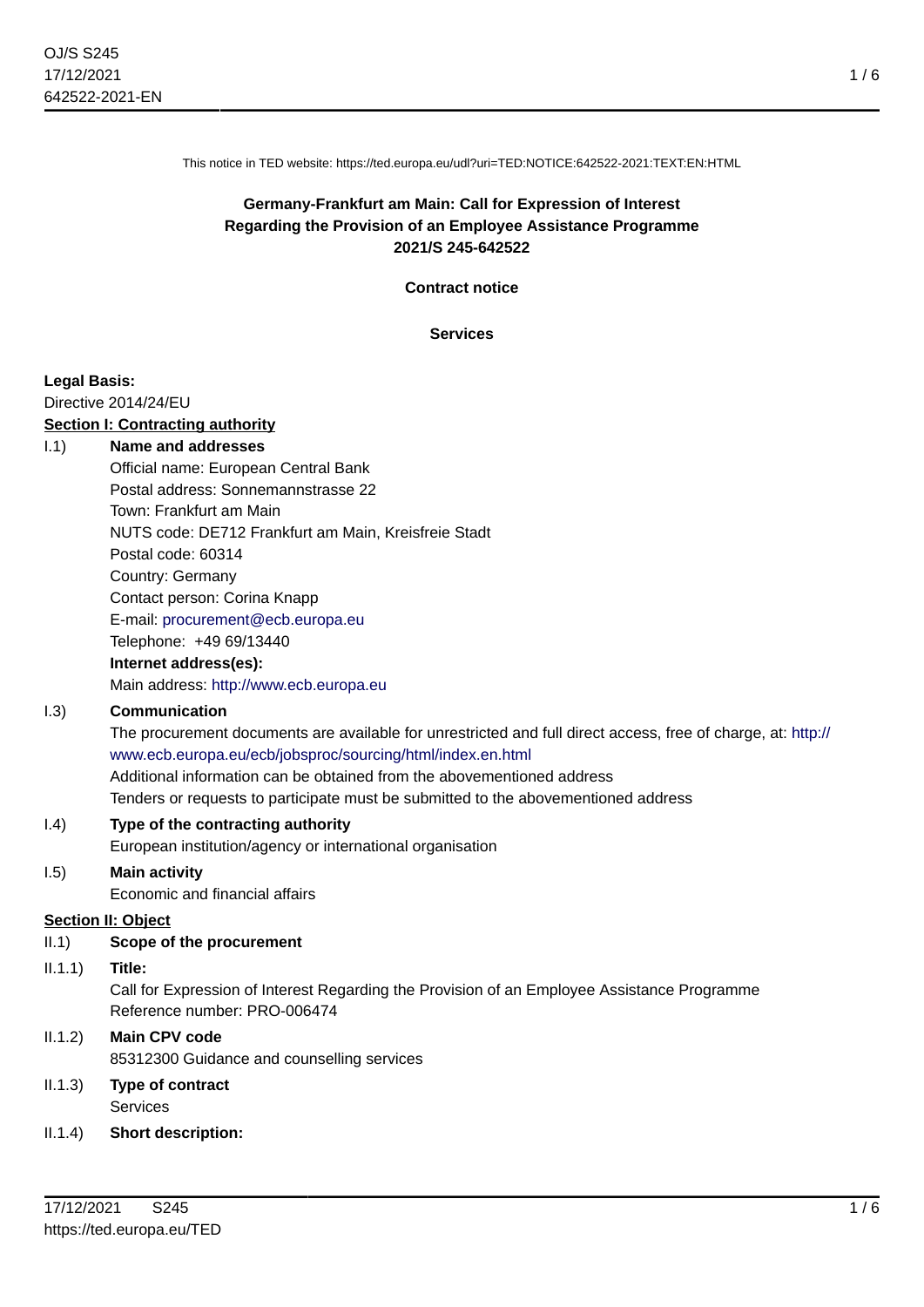ECB is looking for a supplier for the provision of a comprehensive Employee Assistance Programme (EAP) for its personnel and further entitled persons/groups. The EAP is aimed at supporting entitled persons with emotional and psychological issues in case of emotionally challenging situations, such as stress at work, burnout, mobbing and harassment, depression, addiction, family/partnership problems, parenting and adolescence, adjustment difficulties (such as to adverse life situations) and health/psychosomatic issues, as well as anxiety disorders, death, disabilities or other adverse situations in life etc.

# II.1.5) **Estimated total value** Value excluding VAT: 1 521 112.00 EUR

- II.1.6) **Information about lots** This contract is divided into lots: no
- II.2) **Description**
- II.2.2) **Additional CPV code(s)** 85300000 Social work and related services

# II.2.3) **Place of performance**

NUTS code: BE Belgique / België NUTS code: DE7 Hessen NUTS code: UK United Kingdom NUTS code: US United States Main site or place of performance: The Services will take place: (i) remote, (ii) face-to-face in the areas where the ECB is located, and (iii) on site at ECB premises.

# II.2.4) **Description of the procurement:**

ECB is looking for a supplier for the provision of a comprehensive Employee Assistance Programme (EAP) for its personnel and further entitled persons/groups. The EAP is aimed at supporting entitled persons with emotional and psychological issues in case of emotionally challenging situations, such as stress at work, burnout, mobbing and harassment, depression, addiction, family/partnership problems, parenting and adolescence, adjustment difficulties (such as to adverse life situations) and health/psychosomatic issues, as well as anxiety disorders, death, disabilities or other adverse situations in life etc.

Access to the Employee Assistance Programme shall happen via a dedicated website for the ECB with e-mail and online chat functionality and via a toll-free 24/7 worldwide hotline, where entitled users can get access to the following services:

A) remote social counselling services via telephone (or if requested via other remote channels such as chat) B) face-to-face social counselling (i.e. physical meetings) in the areas where the ECB is located (Rhine-Main area, Brussels, Washington, London and future areas in which the ECB might open a representation, e.g. Asia); C) dedicated onsite Social counselling services (individuals/groups) via fixed, i.e. named, social counsellors including mediation services at the ECB premises in Frankfurt am Main.

While social counselling under A), B) and C) includes also counselling of colleagues including managers regarding difficult team situations e.g. dealing with unexpected and severe situations (e.g. accidents, death cases, suicide, sickness, harassment, substance abuse/addiction etc.), the ECB has a dedicated separate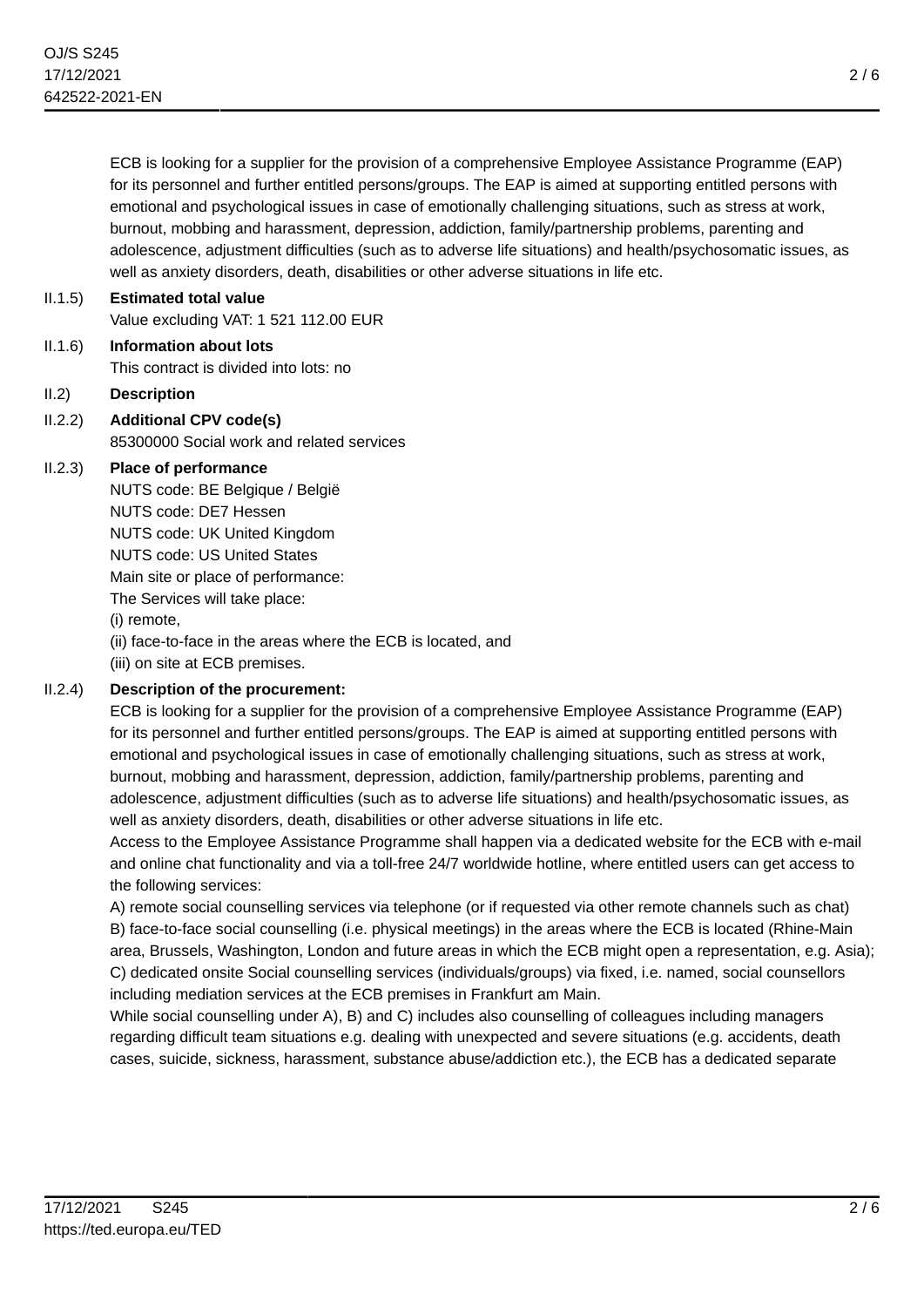management training and coaching offer in place for the general development of job related competencies covering also management and leadership skills and challenges;

D) hands-on/personal community care assistance services (social worker type support) providing personalised support and local accompaniment regarding the German social benefit and health system and social health related authorities in the Rhein-Main area;

Furthermore, the successful provider shall provide the following upon request:

— crisis intervention and support services including trauma counselling and emotional first aid services at the ECB premises in case of major crises (e.g. terror attack or onsite suicide cases) at the ECB, and/or

— moderate remembrance events, and/or

— for wellbeing related presentations, health promotions, preventative measures, trainings, and workshops.

#### II.2.5) **Award criteria**

Price is not the only award criterion and all criteria are stated only in the procurement documents

#### II.2.6) **Estimated value** Value excluding VAT: 1 521 112.00 EUR

- II.2.7) **Duration of the contract, framework agreement or dynamic purchasing system** Duration in months: 48 This contract is subject to renewal: no
- II.2.10) **Information about variants** Variants will be accepted: no
- II.2.11) **Information about options** Options: no
- II.2.13) **Information about European Union funds** The procurement is related to a project and/or programme financed by European Union funds: no
- II.2.14) **Additional information** The maximum value of this procurement is EUR 1 977 445.

## **Section III: Legal, economic, financial and technical information**

#### III.1) **Conditions for participation**

- III.1.2) **Economic and financial standing** Selection criteria as stated in the procurement documents
- III.1.3) **Technical and professional ability** Selection criteria as stated in the procurement documents
- III.2) **Conditions related to the contract**
- III.2.2) **Contract performance conditions:** In line with the terms and conditions of the draft contract. See details in the procurement documents.
- III.2.3) **Information about staff responsible for the performance of the contract** Obligation to indicate the names and professional qualifications of the staff assigned to performing the contract

## **Section IV: Procedure**

- IV.1) **Description**
- IV.1.1) **Type of procedure**

Competitive procedure with negotiation

IV.1.3) **Information about a framework agreement or a dynamic purchasing system** The procurement involves the establishment of a framework agreement Framework agreement with a single operator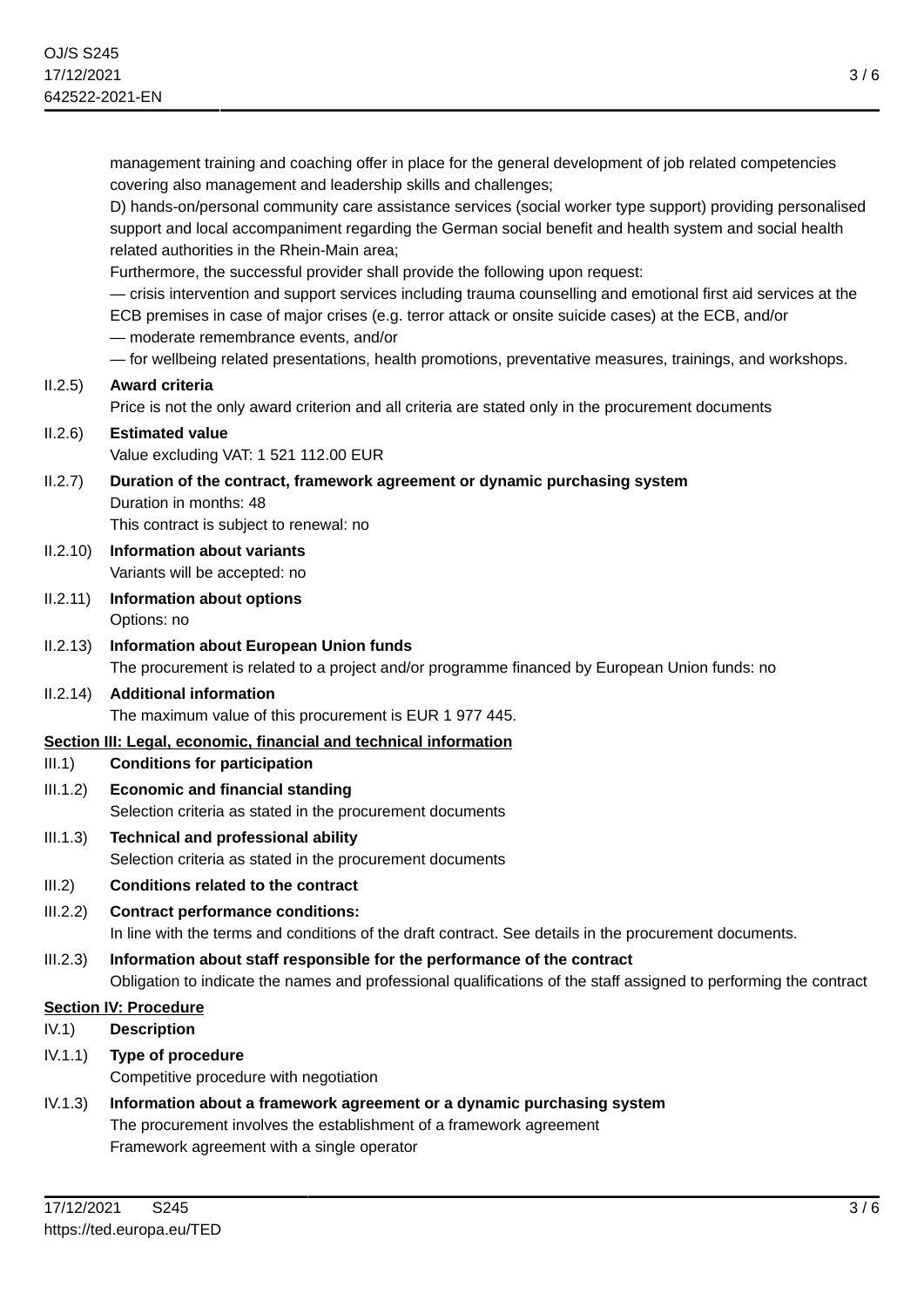IV.1.8) **Information about the Government Procurement Agreement (GPA)** The procurement is covered by the Government Procurement Agreement: no

#### IV.2) **Administrative information**

- IV.2.2) **Time limit for receipt of tenders or requests to participate** Date: 19/01/2022 Local time: 12:00
- IV.2.3) **Estimated date of dispatch of invitations to tender or to participate to selected candidates**
- IV.2.4) **Languages in which tenders or requests to participate may be submitted:** English
- IV.2.6) **Minimum time frame during which the tenderer must maintain the tender** Duration in months: 9 (from the date stated for receipt of tender)

#### **Section VI: Complementary information**

- VI.1) **Information about recurrence**
	- This is a recurrent procurement: no
- VI.2) **Information about electronic workflows** Electronic invoicing will be accepted

#### VI.3) **Additional information:**

This tender procedure is conducted via the ECB's electronic tendering system (e-tendering) which can be accessed via the following internet address:

#### <http://www.ecb.europa.eu/ecb/jobsproc/sourcing/html/index.en.html>

If you have not used the ECB's electronic tendering system before, you need to register via the above link (click on 'Register'). Subsequently to the registration, you will receive an automated notification with your user credentials to log in (click on 'Login') and to access the tender documentation. Please note that:

— A registration to the above system is only required once and you can reuse your user credentials in all future procedures of the ECB which are conducted via the above system. Therefore, please keep your user credentials for the future;

— In case you should have participated in previous ECB tender procedure(s) in the past which were conducted via the ECB's prior online system, you nevertheless need to register once to the ECB's electronic tendering system under the above address;

— Your mere registration does not constitute an application/tender. You must submit your application/tender via the ECB's electronic tendering system as further instructed in the application/tender documentation.

The system reference number for the above procurement is: RFX-PT-2021-000097: PRO-006474-R1-Employee Assistance

To download the tender documents, log on to the ECB's electronic tendering system with your login and password. Expand the field 'Public Tenders – Upcoming Events'. Click on 'Click to request an invitation to this event' for the above procedure and close the new window which opens. Once the request is completed (this can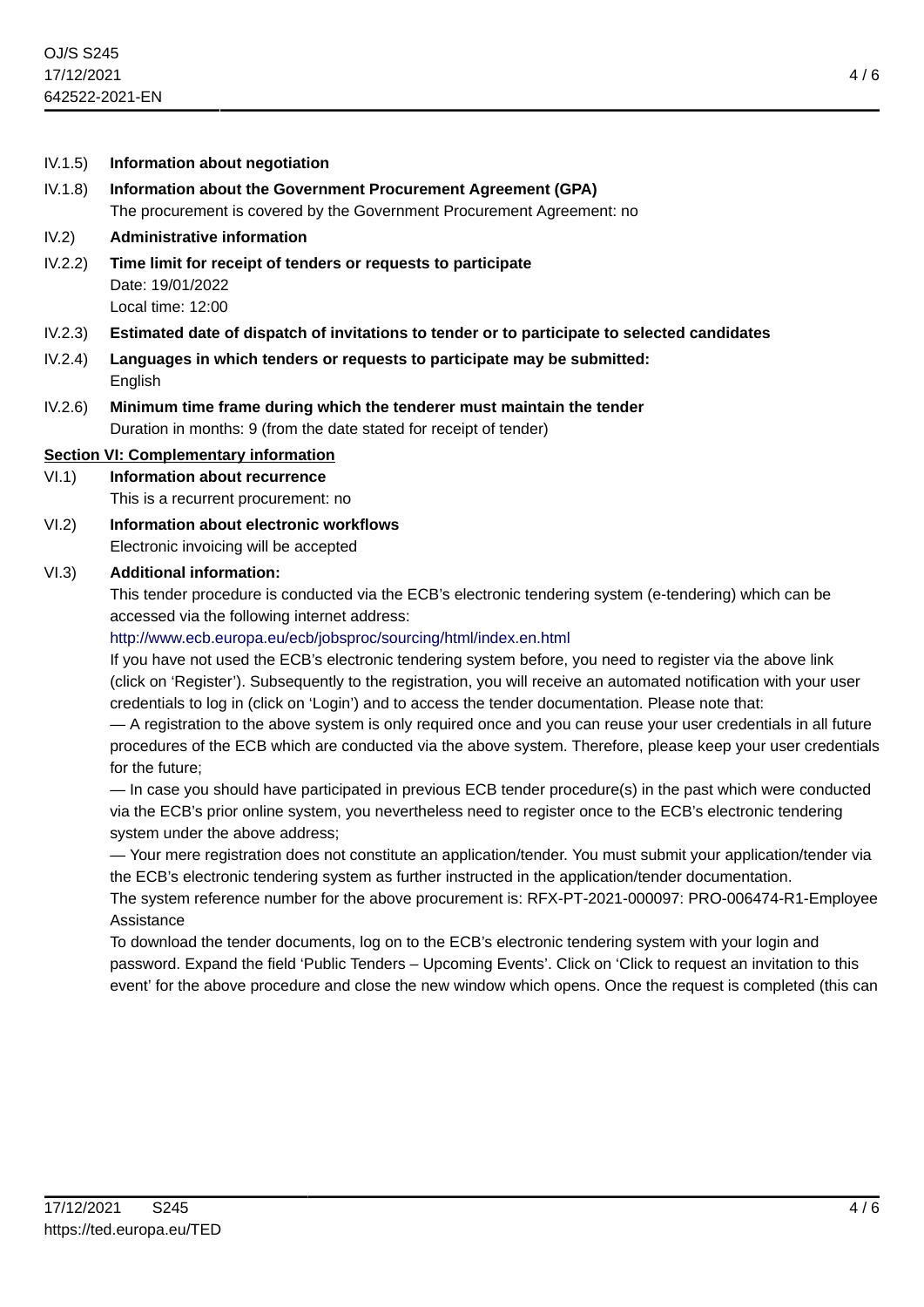take a few minutes), the status of the participation request will change to 'Invited' and the RFx documentation will be accessible via the RFx tab.

Under the above link you also find user guides for detailed information on how to use the system and contact details for technical support.

Should you require technical help when using the system, please contact the ECB's technical support .team at [sourcing.support@ecb.europa.eu](mailto:sourcing.support@ecb.europa.eu) by quoting the reference number and the problem experienced.

Any other queries relating to this procurement procedure and the content of the procurement documentation shall be submitted as message via the ECB's e-tendering system (under the tab 'Discussion').

The ECB endeavours to answer all queries as quickly as possible but cannot guarantee a minimum time response. The ECB shall not be bound to reply to queries received less than seven calendar days before the time-limit for the submission of tenders.

The tender procedure shall be open on equal terms to all natural or legal persons resident or located in the European Union and to all natural and legal persons resident or located in a country which has ratified the World Trade Organisation Agreement on Government Procurement or has concluded with the European Union a bilateral agreement on procurement under the conditions laid down in the said agreements. The tender procedure is conducted in accordance with ECB Decision 2016/2 laying down the Rules on Procurement (as amended), available on the ECB website at

<https://www.ecb.europa.eu/ecb/legal/1001/procurement/html/index.en.html>

## VI.4) **Procedures for review**

## VI.4.1) **Review body**

Official name: General Court of the European Union Postal address: rue du Fort Niedergrünewald Town: Luxembourg Postal code: L-2925 Country: Luxembourg E-mail: [generalcourt.registry@curia.europa.eu](mailto:generalcourt.registry@curia.europa.eu) Telephone: +352 43031 Internet address: <http://www.curia.europa.eu>

## VI.4.2) **Body responsible for mediation procedures**

Official name: European Ombudsman Postal address: 1 avenue du Président Robert Schuman Town: Strasbourg Postal code: 67001 Country: France

# VI.4.3) **Review procedure**

Precise information on deadline(s) for review procedures: Not applicable.

## VI.4.4) **Service from which information about the review procedure may be obtained**